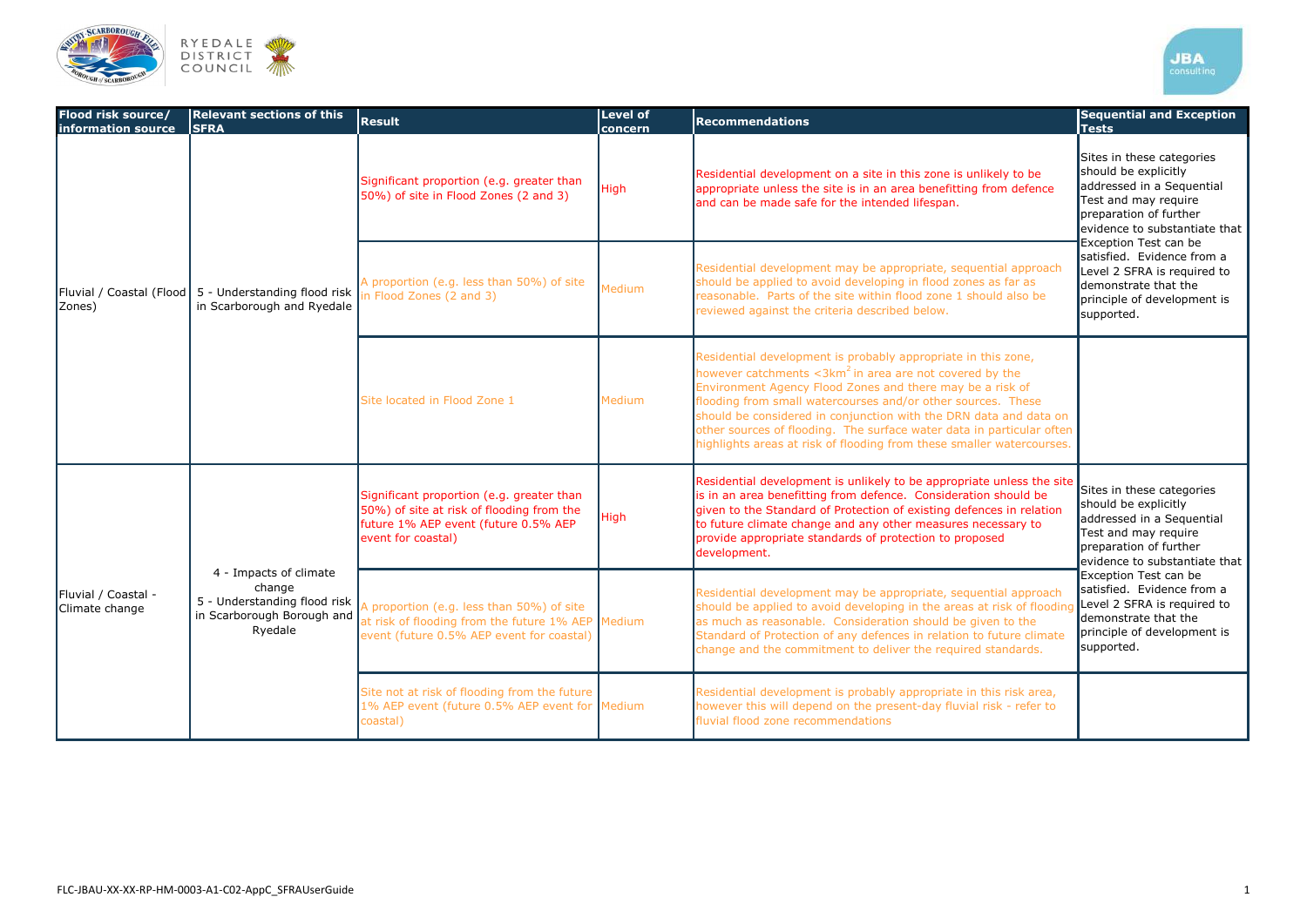

| Flood risk source/<br>information source | <b>Relevant sections of this</b><br><b>SFRA</b>                                                           | <b>Result</b>                                                                                                                                       | Level of<br>concern | <b>Recommendations</b>                                                                                                                                                                                                                                                                                                                                      | <b>Sequential and Exception</b><br><b>Tests</b>                                                                                                                                                                                                                                                                                                                                                   |
|------------------------------------------|-----------------------------------------------------------------------------------------------------------|-----------------------------------------------------------------------------------------------------------------------------------------------------|---------------------|-------------------------------------------------------------------------------------------------------------------------------------------------------------------------------------------------------------------------------------------------------------------------------------------------------------------------------------------------------------|---------------------------------------------------------------------------------------------------------------------------------------------------------------------------------------------------------------------------------------------------------------------------------------------------------------------------------------------------------------------------------------------------|
| Fluvial - Climate<br>change proxy        | 4 - Impacts of climate<br>change<br>5 - Understanding flood risk<br>in Scarborough Borough and<br>Ryedale | Significant proportion (e.g. greater than<br>50%) of site at risk of flooding from the<br>0.1% AEP event when used as a proxy for<br>climate change | High                | Residential development is unlikely to be appropriate unless the site<br>is in an area benefitting from defence. Consideration should be<br>given to the Standard of Protection of existing defences in relation<br>to future climate change and any other measures necessary to<br>provide appropriate standards of protection to proposed<br>development. | Sites in these categories<br>should be explicitly<br>addressed in a Sequential<br>Test and may require<br>preparation of further<br>evidence to substantiate that<br>Exception Test can be<br>satisfied. Evidence from a<br>Level 2 SFRA (including<br>detailed modelling of the<br>impact of climate change) is<br>required to demonstrate that<br>the principle of development<br>is supported. |
|                                          |                                                                                                           | A proportion (e.g. less than 50%) of site<br>at risk of flooding from the 0.1% AEP<br>event when used as a proxy for climate<br>change              | Medium              | Residential development may be appropriate, sequential approach<br>should be applied to avoid developing in the areas at risk of flooding<br>as much as reasonable. Consideration should be given to the<br>Standard of Protection of any defences in relation to future climate<br>change and the commitment to deliver the required standards.            |                                                                                                                                                                                                                                                                                                                                                                                                   |
|                                          |                                                                                                           | Site not at risk of flooding from the 0.1%<br>AEP event when used as a proxy for<br>climate change                                                  | Low                 | Residential development is likely to be appropriate based on this<br>criterion.                                                                                                                                                                                                                                                                             |                                                                                                                                                                                                                                                                                                                                                                                                   |
| Surface Water                            | 5 - Understanding flood risk<br>in Scarborough Borough and<br>Ryedale                                     | Significant proportion (e.g. >50%) of site<br>is affected by surface water flooding<br>(across all three surface water events)                      | <b>High</b>         | Development on a site in this risk area is unlikely to be appropriate<br>unless measures (including drainage) are in place to control<br>loverland flow.                                                                                                                                                                                                    | Evidence may be required<br>from a Level 2 SFRA to<br>demonstrate that the<br>principle of development is<br>supported                                                                                                                                                                                                                                                                            |
|                                          |                                                                                                           | A proportion (e.g. <50%) of site is<br>affected by surface water flooding (across Medium<br>all three surface water events)                         |                     | Development may be appropriate and consultations should be held<br>with the Lead Local Flood Authority.                                                                                                                                                                                                                                                     |                                                                                                                                                                                                                                                                                                                                                                                                   |
|                                          |                                                                                                           | No risk of surface water flooding                                                                                                                   | Low                 | Development is likely to be appropriate based on this criterion.                                                                                                                                                                                                                                                                                            |                                                                                                                                                                                                                                                                                                                                                                                                   |

| consulting |  |
|------------|--|
|            |  |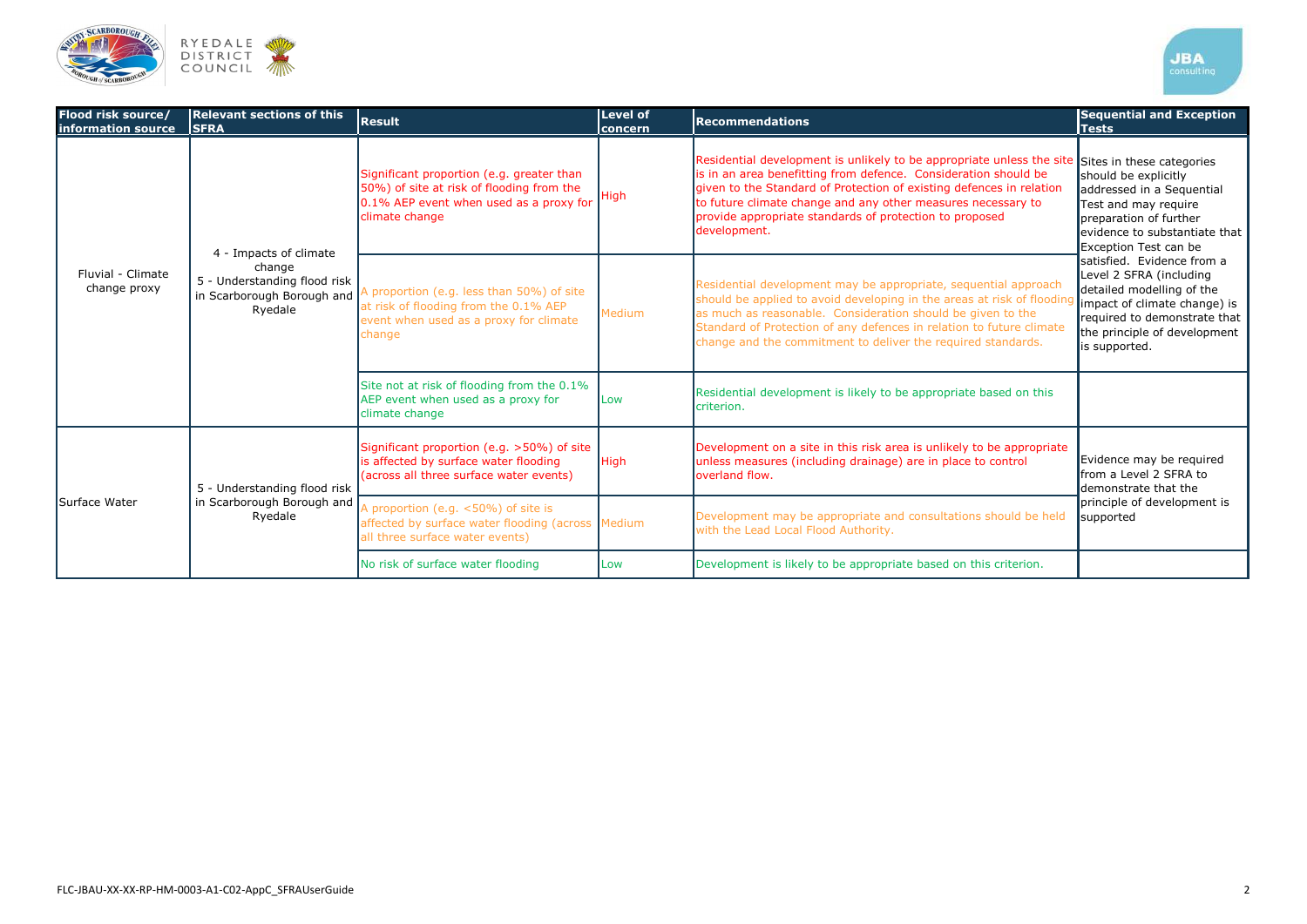

| Flood risk source/<br>information source | <b>Relevant sections of this</b><br><b>SFRA</b>                                                | <b>Result</b>                                                                                                                                                     | <b>Level of</b><br>concern | <b>Recommendations</b>                                                                                                                                                                                                                                                                                                                                                | <b>Sequential and Exception</b><br><b>Tests</b>                                                                                                                                             |  |
|------------------------------------------|------------------------------------------------------------------------------------------------|-------------------------------------------------------------------------------------------------------------------------------------------------------------------|----------------------------|-----------------------------------------------------------------------------------------------------------------------------------------------------------------------------------------------------------------------------------------------------------------------------------------------------------------------------------------------------------------------|---------------------------------------------------------------------------------------------------------------------------------------------------------------------------------------------|--|
| Surface Water -<br>Climate change        | 4 - Impacts of climate<br>change<br>in Scarborough Borough and future 1% AEP event<br>Ryedale  | Significant proportion (e.g. greater than<br>50%) of site at risk of surface water<br>flooding from the future 1% AEP event                                       | <b>High</b>                | Development on a site in this risk area is unlikely to be appropriate<br>unless measures (including drainage) are in place to control<br>overland flow.                                                                                                                                                                                                               | Evidence may be required<br>from a Level 2 SFRA to<br>demonstrate that the                                                                                                                  |  |
|                                          |                                                                                                | A proportion (e.g. less than 50%) of site<br>5 - Understanding flood risk at risk of surface water flooding from the                                              | Medium                     | Development may be appropriate and consultations should be held<br>with the Lead Local Flood Authority.                                                                                                                                                                                                                                                               | principle of development is<br>supported                                                                                                                                                    |  |
|                                          |                                                                                                | Site not at risk of surface water flooding<br>from the future 1% AEP event                                                                                        | Low                        | Development may be appropriate in this risk area, however this will<br>depend on the present-day flood risk - refer to surface water<br>recommendations.                                                                                                                                                                                                              |                                                                                                                                                                                             |  |
| Surface Water -<br>Climate change proxy  | 4 - Impacts of climate<br>change<br>5 - Understanding flood risk<br>in Scarborough and Ryedale | Significant proportion (e.g. greater than<br>50%) of site at risk of surface water<br>flooding from the 0.1% AEP event when<br>used as a proxy for climate change | <b>High</b>                | Development on a site in this risk area is unlikely to be appropriate<br>unless measures (including drainage) are in place to control<br>overland flow.                                                                                                                                                                                                               | Evidence may be required<br>from a Level 2 SFRA<br>(including detailed modelling<br>of the risk from climate<br>change) to demonstrate that<br>the principle of development<br>is supported |  |
|                                          |                                                                                                | A proportion (e.g. less than 50%) of site<br>at risk of surface water flooding from the<br>0.1% AEP event when used as a proxy for<br>climate change              | Medium                     | Development may be appropriate and consultations should be held<br>with the Lead Local Flood Authority.                                                                                                                                                                                                                                                               |                                                                                                                                                                                             |  |
|                                          |                                                                                                | Site not at risk of surface water flooding<br>from the 0.1% AEP event when used as a Low<br>proxy for climate change                                              |                            | Development is likely to be appropriate in this risk area.                                                                                                                                                                                                                                                                                                            |                                                                                                                                                                                             |  |
| <b>Groundwater</b>                       | 5 - Understanding flood risk<br>in Scarborough Borough and<br>Ryedale                          | Historic records of groundwater flooding<br>within or near a site                                                                                                 | Medium                     | The effect of this will depend on the location and historic evidence of<br>known problems - a site-specific FRA should consider overland flow<br>paths once groundwater has emerged. It is unlikely that infiltration<br>SuDS will be appropriate and groundwater monitoring should be<br>recommended.                                                                |                                                                                                                                                                                             |  |
|                                          |                                                                                                | Risk of flooding from groundwater is not<br>negligible                                                                                                            | Medium                     | Development might be appropriate but a site-specific FRA should<br>consider groundwater risk. A high likelihood may mean infiltration<br>SuDS are not appropriate and groundwater monitoring should be<br>recommended.                                                                                                                                                |                                                                                                                                                                                             |  |
|                                          |                                                                                                | Negligible risk of flooding from<br>groundwater                                                                                                                   | Low                        | Development is likely to be appropriate in this risk area, however as<br>groundwater datasets are generally produced nationally it is<br>recommended that ground investigations are carried out and<br>reported on within a site-specific FRA where this is required (known<br>to be a problem locally).                                                              |                                                                                                                                                                                             |  |
| Reservoir inundation                     | 5 - Understanding flood risk<br>in Scarborough Borough and<br>Ryedale                          | Maximum risk of flooding from reservoir<br>inundation (is greater than 2m depth or<br>2m/s velocity)                                                              | <b>High</b>                | Development on a site in this risk area might not be appropriate -<br>this will be heavily dependent on the state of repair of the dam and<br>the long term commitment to its management and maintenance. If<br>development is considered, the local authority Emergency Planning<br>team should be consulted to confirm that proposals can be safely<br>implemented. | Level 2 SFRA required to<br>provide evidence that the<br>principle of development is                                                                                                        |  |
|                                          |                                                                                                | Maximum risk of flooding from reservoir<br>inundation (is less than 2 m depth or 2<br>m/s velocity)                                                               | Medium                     | Risk of flooding from reservoirs should not rule out development as<br>the likelihood of reservoir breach is low, however risk should still be<br>considered by the developer at site-specific FRA stage and an<br>emergency plan is likely to be required. The local authority<br>Emergency Planning team should be consulted.                                       | supported                                                                                                                                                                                   |  |
|                                          |                                                                                                | No risk of reservoir inundation                                                                                                                                   | Low                        | Development is likely to be appropriate in this risk area.                                                                                                                                                                                                                                                                                                            |                                                                                                                                                                                             |  |

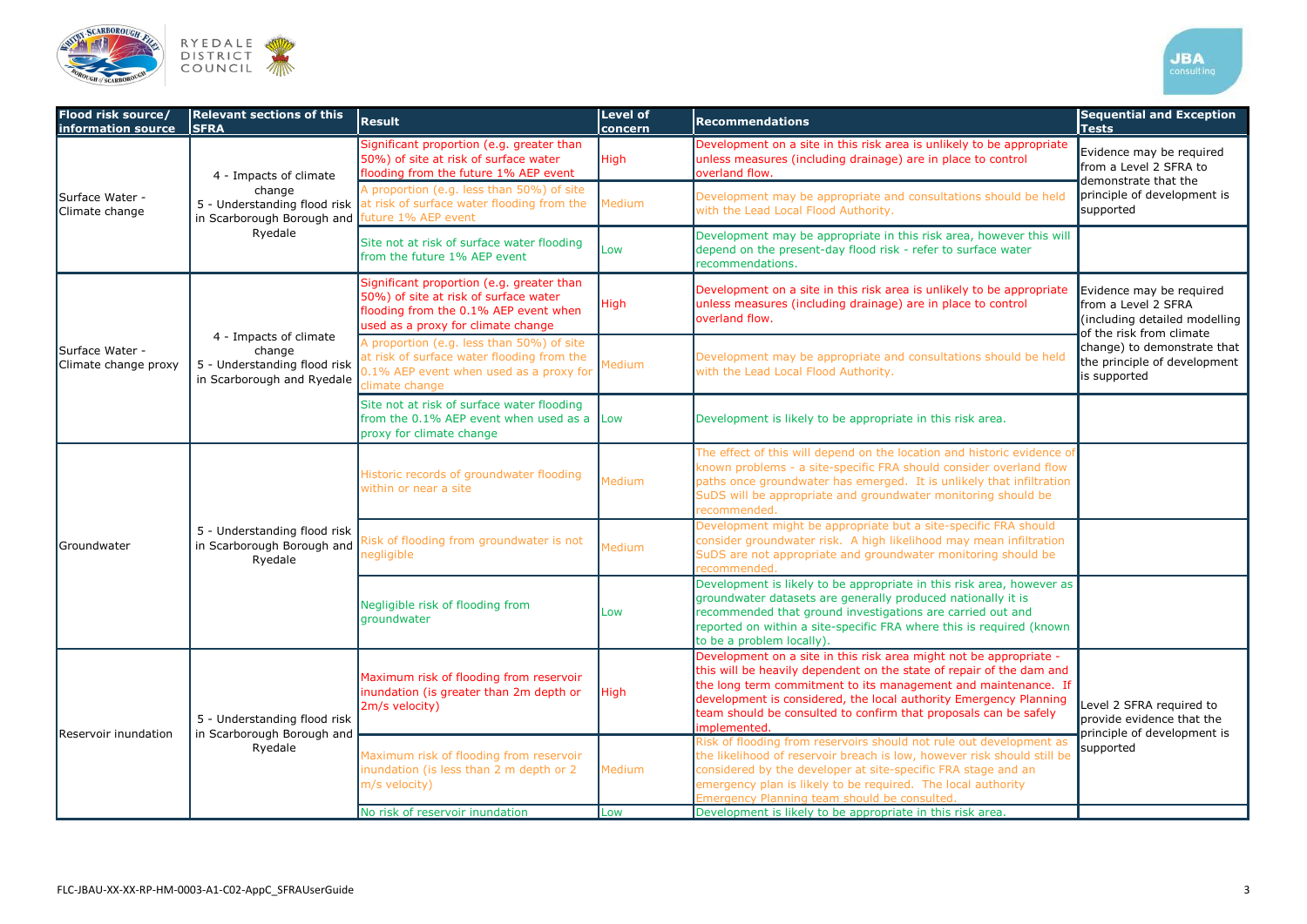

| Flood risk source/<br>information source | <b>Relevant sections of this</b><br><b>SFRA</b>                            | <b>Result</b>                                                                                | <b>Level of</b><br>concern | <b>Recommendations</b>                                                                                                                                                                                                                                                                                                                                                                                                                                                              | <b>Sequential and Exception</b><br><b>Tests</b>                                                   |
|------------------------------------------|----------------------------------------------------------------------------|----------------------------------------------------------------------------------------------|----------------------------|-------------------------------------------------------------------------------------------------------------------------------------------------------------------------------------------------------------------------------------------------------------------------------------------------------------------------------------------------------------------------------------------------------------------------------------------------------------------------------------|---------------------------------------------------------------------------------------------------|
| Historic flood map                       | 5 - Understanding flood risk<br>in Scarborough Borough and<br>Ryedale      | Any part of site within historic flood<br>extents                                            | Medium                     | Sites located in areas that have historically flooded might be<br>appropriate for development; however, further investigation will be<br>required regarding the severity and frequency of the historic<br>flooding and accuracy of the historic flood extent. This should be<br>used alongside other information in the Level 1 SFRA to decide<br>whether the site is appropriate for allocation. Technical work will be<br>required to inform this at the site-specific FRA stage. |                                                                                                   |
|                                          |                                                                            | No risk of historic flooding                                                                 | Low                        | Development is likely to be appropriate based on this criterion.                                                                                                                                                                                                                                                                                                                                                                                                                    |                                                                                                   |
| Detailed River Network                   | Appendix A - Interactive<br>Flood Risk Mapping                             | Any part of site within 20m of a<br>watercourse (from the Detailed River<br>Network dataset) | Medium                     | Sites located within 20m of the DRN line might be appropriate for<br>development.<br>Where the DRN goes through or adjacent to a site, the Flood Zones<br>and surface water map should also be considered to further<br>determine the effect on development.<br>Where the DRN is located away from a site and land slopes down<br>towards the site, development may be less appropriate than a site<br>where land slopes down towards the watercourse and away from the<br>site.    |                                                                                                   |
|                                          |                                                                            | Site not within 20m of a watercourse<br>(from the Detailed River Network dataset)            | Low / Medium               | Development is likely to be appropriate in this risk area, however<br>not all watercourses are mapped on the Detailed River Network<br>dataset, smaller drains may not be mapped and may need to be<br>considered along with flood risk from other sources.                                                                                                                                                                                                                         |                                                                                                   |
| defence                                  | Areas benefitting from $\vert 6$ - Flood alleviation schemes<br>and assets | Any part of the site is within an area<br>benefiting from defence                            | <b>Advisory</b>            | Development in this risk area is normally appropriate in principle,<br>however, the performance of formal defences and residual flood risk<br>will need to be considered and consideration given to the<br>commitment and contributions required to maintain the appropriate<br>standard of protection.                                                                                                                                                                             | Level 2 SFRA required to<br>provide evidence that the<br>principle of development is<br>supported |
|                                          |                                                                            | The site is not in an area benefiting from<br>defence                                        | Low                        | Development is likely to be appropriate in this risk area if there is<br>no risk of flooding from other sources on the site. See other<br>recommendations if there is any risk of flooding.                                                                                                                                                                                                                                                                                         |                                                                                                   |